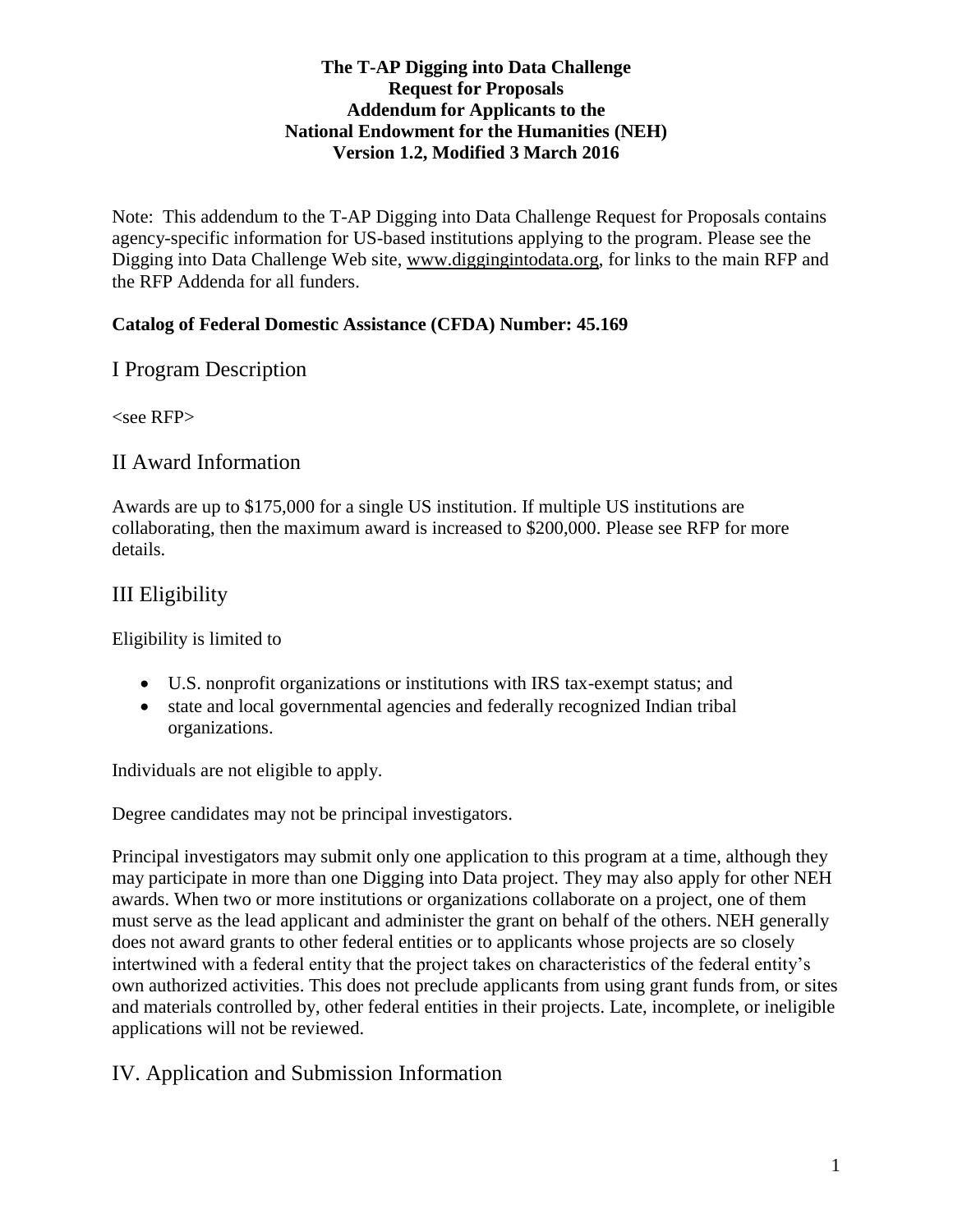The narrative should specifically address the project's relevance to the humanities. Applicants should explain how the project advances methodologies in humanities research or addresses specific humanities questions or issues.

## V. Application Review

 $<$ see RFP $>$ 

# VI. Award Administration Information Addendum

Applicants will be notified by e-mail in [insert date]. Institutional grants administrators and project directors of successful applications will receive award documents by e-mail in [insert date]. Award documents will identify the relevant terms, conditions, and administrative requirements that pertain to successful applications. The Grant Management section of the NEH website outlines all the responsibilities of award recipients, including anti-lobbying restrictions, in great detail. Applicants may obtain the evaluations of their applications by sending an e-mail message to odh@neh.gov.

Grantees will be required to submit a white paper, which will be due within ninety days after the end of the grant period. This white paper should document the project, including lessons learned, so that others can benefit. This white paper will be posted on the NEH website.

VII Points of Contact

<see RFP>

## VIII. Other Information

## **Privacy policy**

Information in these guidelines is solicited under the authority of the National Foundation on the Arts and Humanities Act of 1965, as amended, 20 U.S.C. 956. The principal purpose for which the information will be used is to process the grant application. The information may also be used for statistical research, analysis of trends, and Congressional oversight. Failure to provide the information may result in the delay or rejection of the application.

### **Application completion time**

The Office of Management and Budget requires federal agencies to supply information on the time needed to complete forms and also to invite comments on the paperwork burden. NEH estimates that the average time to complete this application is fifteen hours per response. This estimate includes time for reviewing instructions, researching, gathering, and maintaining the information needed, and completing and reviewing the application.

Please send any comments regarding the estimated completion time or any other aspect of this application, including suggestions for reducing the completion time, to the Chief Guidelines